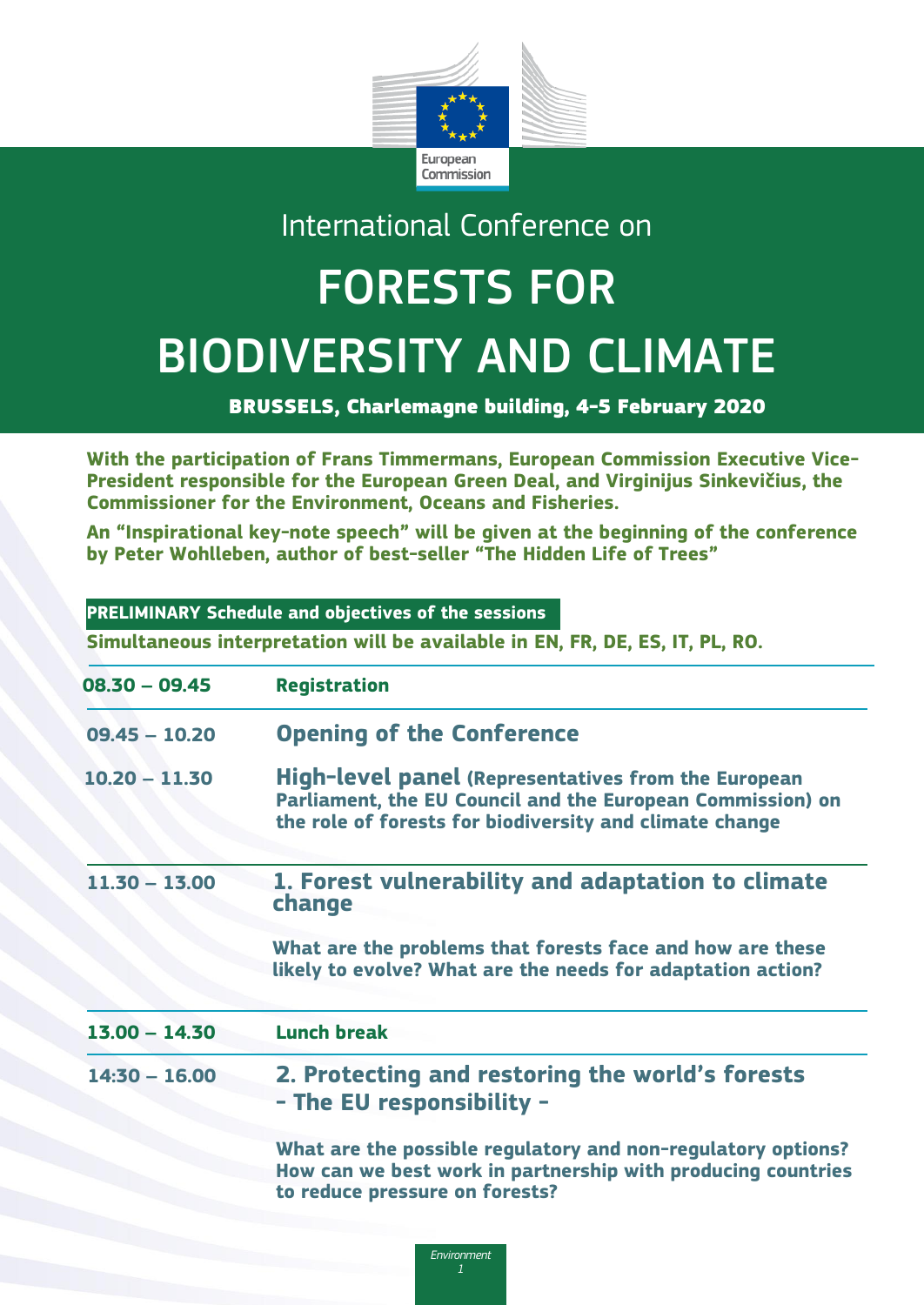## **16.00 – 16.30 Coffee break #ForestsEU #Biodiversity2020**

| $16.00 - 18.30$                  | 3. Forest management practices and funding that<br>promote high biodiversity-value ecosystems                                                                  |
|----------------------------------|----------------------------------------------------------------------------------------------------------------------------------------------------------------|
|                                  | How can forest stakeholders best respond to biodiversity<br>decline in EU forests? What does sustainable forest<br>management imply in practice?               |
| $18.30 - 18.45$                  | Opening of the 'European Forests: European Lives' exhibition,<br>organised in partnership with Fern                                                            |
| $18.45 - 20.00$                  | <b>Cocktail reception</b>                                                                                                                                      |
| <b>Wednesday 5 February 2020</b> |                                                                                                                                                                |
| $08.00 - 09.00$                  | <b>Registration and welcome coffee</b>                                                                                                                         |
| $09.00 - 10.30$                  | 4. Equipping the EU with the necessary forest<br>information<br>-Launch of the Forest Information System for<br><b>Europe (FISE) -</b>                         |
|                                  | FISE is the first common database on forest information in<br>Europe, covering 39 European countries. Discussion with the<br>potential users and contributors. |
| $10.30 - 10.45$                  | <b>Coffee break</b>                                                                                                                                            |
| $10.45 - 12.30$                  | 5. Work in partnership with producing countries to<br>protect and restore forests                                                                              |
|                                  |                                                                                                                                                                |
|                                  | First steps in implementing the EU Communication on stepping<br>up EU action to protect and restore the world's forests.                                       |

## **#ForestsEU #Biodiversity2020**

**#** 

*Environment 2*